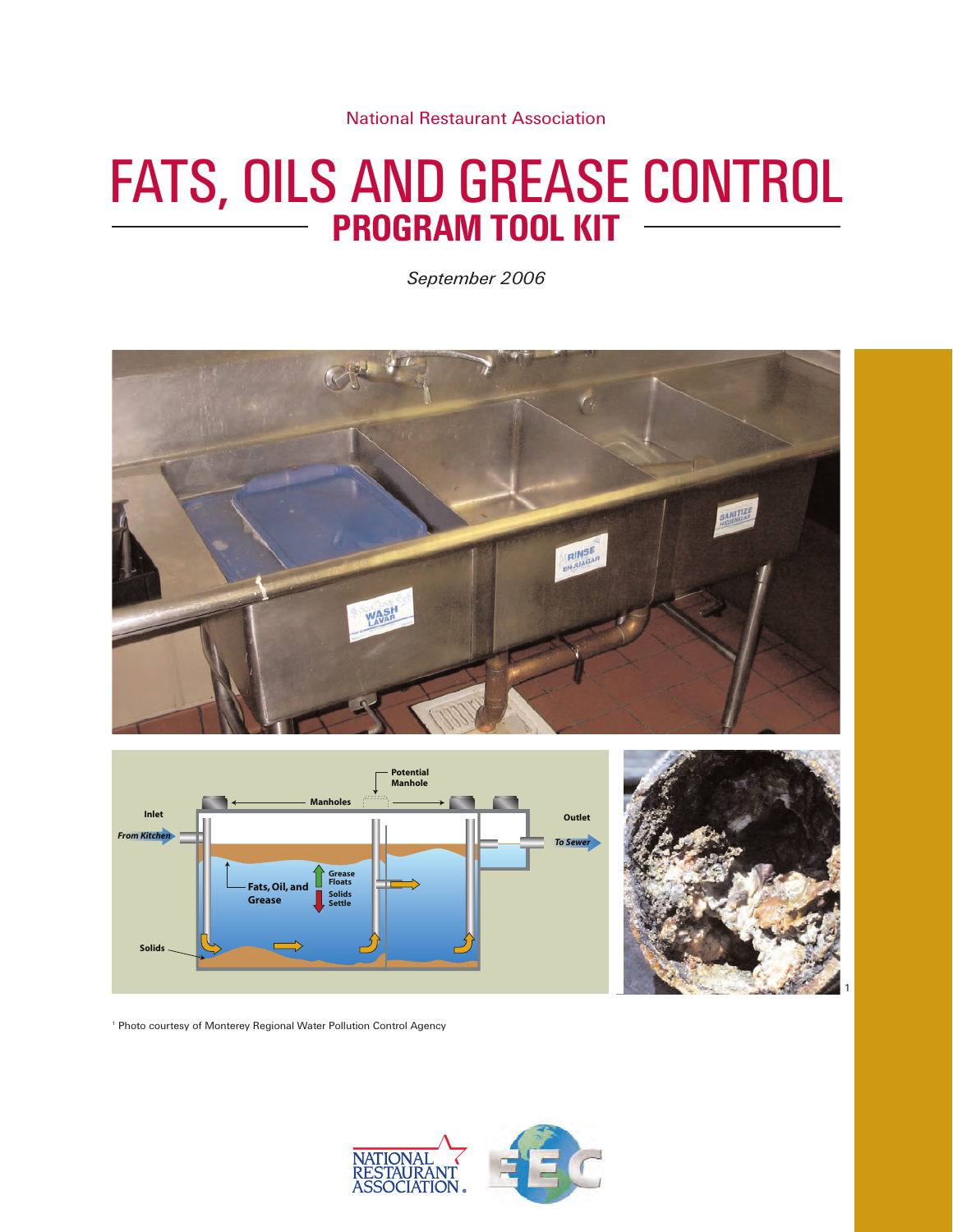# **Issue Overview/History**

Cooking grease in wastewater discharged from apartment buildings, homes, restaurants, and hotels is causing fats, oil, and grease (FOG or grease) blockages in sewer lines. These grease blockages, located in either the property owner's sewer lateral or the public agency's sanitary sewer system, can cause back-ups into kitchens or basements, or can lead to sanitary sewer overflows (SSOs) which can cause untreated sewage to flow onto streets and travel to storm drains, creeks, and other surface waters. SSOs have become the focus of many large lawsuits and a Report to Congress by the EPA in 2004. This has made the control of grease blockages a high priority for the EPA and many states which are now requiring municipalities to adopt FOG Control Programs that include controlling the FOG discharge from restaurants.

In September 2005, Connecticut issued a General Permit requiring restaurants and other food service establishments to install grease interceptors. In May 2006, California adopted a state law to reduce SSOs that requires each sewer agency to adopt a FOG Control Program and to regulate restaurants and other food service establishments. Other states have adopted or are considering similar regulations.

The National Restaurant Association supports efforts to reduce grease blockages and SSOs which will protect the environment and help keep restaurant drain lines clear. As with any new environmental program, we also have a concern that some new regulations may negatively impact restaurants without substantial benefit in reducing grease blockages.

This paper has been developed to provide State Restaurant Associations and individual restaurants with a general understanding of the FOG blockage problem, new FOG control regulations, logical FOG control practices, and guidance for evaluating FOG control requirements. This Tool Kit should be used by State Associations and individual restaurants to work together with sewering agencies to develop logical and technically based FOG Control Programs that are effective and fair.

## **TERMINOLOGY**

*The following terms are often used interchangeably throughout the United States, but for the sake of the readers of this Tool Kit, these terms are defined as follows:*

## **Conventional Grease Interceptor**

A large grease control tank, typically installed outside and in-ground, cleaned by a pumping company

## **Grease Trap**

A small grease control device with manual grease removal, typically installed inside and above ground, generally cleaned and maintained by restaurant staff

## **Grease Removal Device (Automatic Grease Trap)**

A small grease control device with automatic grease removal, typically installed inside and above ground, generally cleaned and maintained by restaurant staff

### **Grease Control Device**

General term used for any conventional grease interceptor, grease trap, grease removal device, or alternative technology used to separate oil and grease from kitchen wastewater.

*Note: Many plumbing codes and agency ordinances are now using the term "grease interceptors" for all grease control devices.*

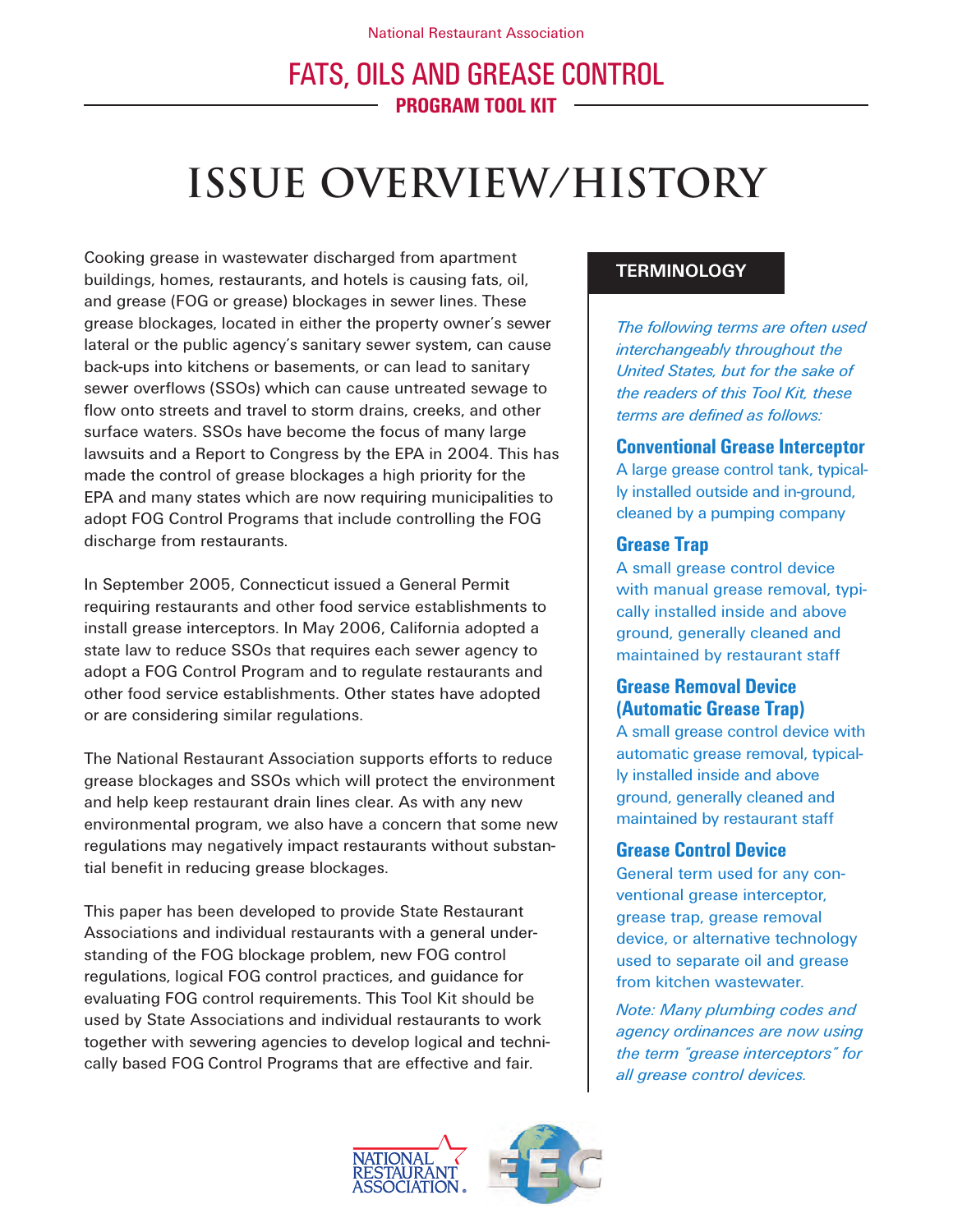# **Elements of grease control programs**

Due to new State regulations, EPA enforcement, or SSO lawsuits, your local sewer agency may have already contacted your restaurant to explain their FOG Control Program or to issue your restaurant a wastewater discharge permit. You may have been asked to install a grease interceptor or grease trap. At the very least, you have probably been issued a flyer or poster encouraging you to reduce your FOG discharge through kitchen Best Management Practices (BMPs) such as scraping plates or recycling your fryer grease.

The following grease control program elements may soon be required for your restaurant, if they haven't been required already:

**PERMITS** Some agencies are issuing or are requiring restaurants to apply for a wastewater discharge permit in order to regulate their grease discharge. This allows the agency to spell out the restaurant's responsibilities, but the permitting process can be very complicated and burdensome for both the agency and the restaurant. The National Restaurant Association recognizes that some agencies may choose to permit restaurants, but the permits should be simple and straightforward. Many agencies have developed a brief and easy to understand permit that refers to an agency's ordinance or other policy documents. This permit process works well for the agency and the restaurant.

### **IMPLEMENTATION OF KITCHEN BEST MANAGEMENT PRACTICES (BMPS)** Although many restaurants

have already implemented Kitchen Best Management Practices (BMPs) to prevent grease from being discharged down the drains, some agencies are requiring restaurants to implement specific Kitchen BMPs as a condition of their FOG Control Program. The National Restaurant Association supports BMPs that will prevent grease blockages; however, the BMPs should be practical and cost effective.

### **GREASE CONTROL DEVICE INSTALLATION REQUIREMENTS**

Grease control devices have been in use for years at many restaurants. However, many agencies are looking to require more restaurants to install grease control devices. Although these devices are a logical requirement for many restaurants, the National Restaurant Association is concerned that some agencies may require restaurants that discharge little or no grease to unnecessarily install expensive grease control devices.

## **GREASE CONTROL DEVICE CLEANING AND MAINTENANCE**

**REQUIREMENTS** Grease control devices must be cleaned or maintained regularly in order to function properly. Quarterly cleaning is sufficient for most conventional grease interceptors and weekly cleaning or maintenance is sufficient for most grease traps and grease removal devices, particularly if Kitchen BMPs are implemented. However, some agencies are requiring mandatory monthly cleaning of conventional grease interceptors or daily cleaning or maintenance of grease traps or

grease removal devices. This is excessive at a vast majority of restaurants. The National Restaurant Association recognizes that more frequent cleaning or maintenance may be warranted for specific restaurants, but this should only be a requirement if there is evidence to justify these frequencies.

## **WASTEWATER DISCHARGE–OIL AND GREASE CONCENTRATION LIMIT**

**REQUIREMENT** Some agencies are sampling and analyzing the wastewater discharge from restaurants (or their grease control devices) and requiring that the wastewater contain less than a prescribed concentration limit of oil and grease. Oil and grease limits can vary from 100 milligrams per liter (mg/L) to 500 mg/L. These limits can also be stated as parts per million (ppm). Because the laboratory test used for this analysis measures both emulsified and non-emulsified oil and grease, these limits are not a true indication of the effectiveness of grease control devices or the grease blockage potential of the restaurant discharge. For this reason, many agencies are moving away from oil and grease limits and relying instead on inspection of grease control devices to confirm proper maintenance and in some cases closed circuit television (CCTV) monitoring of the sewer line. The National Restaurant Association does not support oil and grease limits, but does support any monitoring efforts by agencies that provide a true indication of the impact of grease discharges by restaurants.

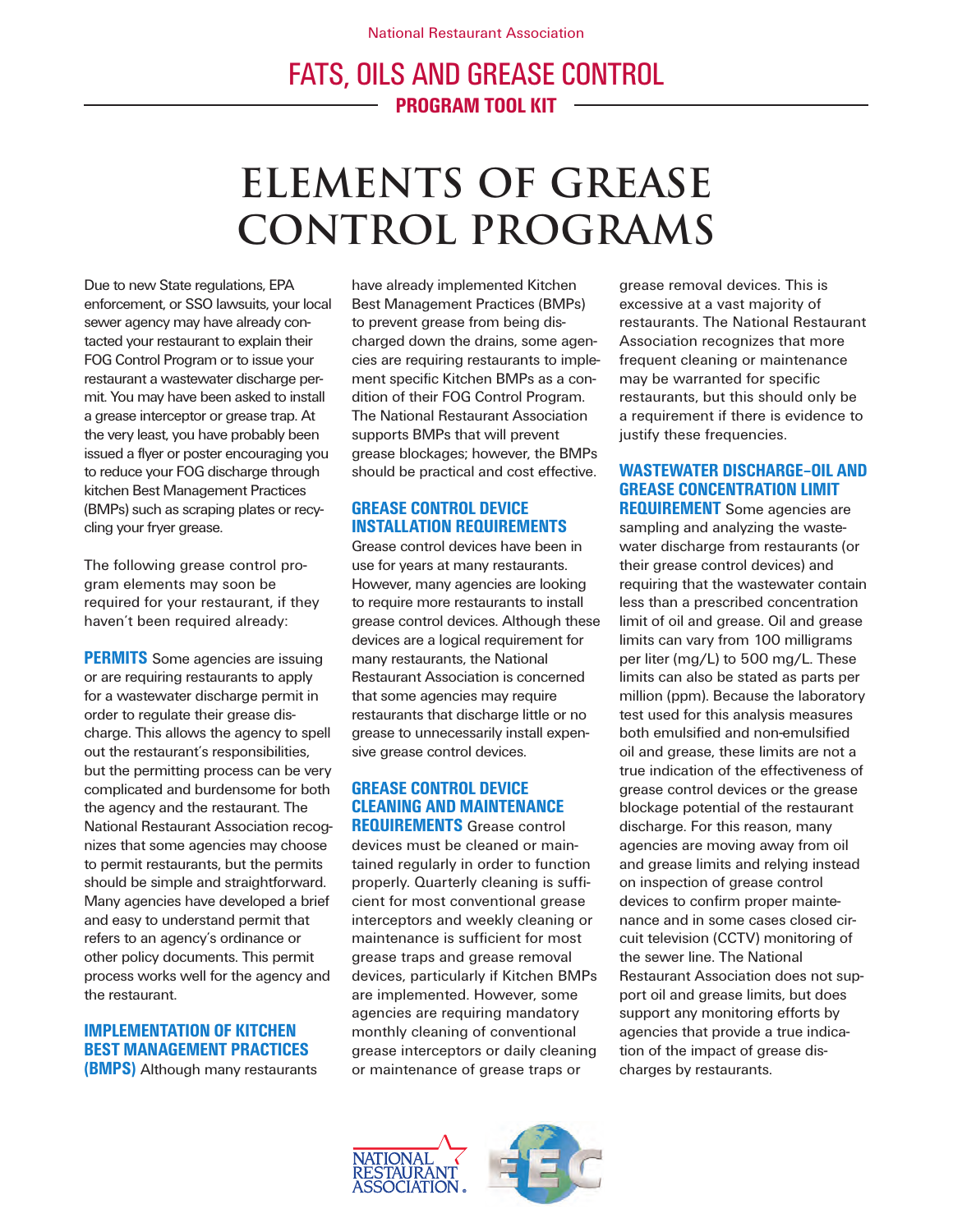# **kitchen best management practices (BMPs)**

There are many ways in which restaurants can prevent or reduce the amount of grease that is discharged into kitchen drains. Based on researching Kitchen BMPs throughout the country, the National Restaurant Association has prepared the following list of helpful Kitchen BMPs that are considered practical and cost effective for most restaurants:



**1. KEEP GREASE OUT OF THE DRAINS/COLLECT AND RENDER YELLOW GREASE** Prevent pouring excess oil or grease down the drain. This "yellow grease" should be collected and rendered. The more yellow grease that is collected and rendered, the less grease that ends up in drains, or in grease interceptors or grease traps.

## **2. SCRAPE GREASE AND FOOD FROM PLATES AND COOKWARE BEFORE**

**WASHING** Using gloves or rubber spatulas, grease and greasy food scraps should be scraped off plates and cookware before washing. This material should be added to the trash or recycled as part of a food waste recycling program.



\* Photos 1, 2 and 4 courtesy of East Bay Municipal Utility District.



**3. USE DRAIN SCREENS** Using drain screens, particularly on sink drains, will prevent much of the grease and greasy food particles from ending up in the drains.

## **4. WIPE UP GREASE SPILLS BEFORE USING**

**WATER** Grease spills and grease drippings should be wiped up with a paper or cloth towel or through the use of other adsorbent materials such as kitty litter before using water to minimize the amount of grease ending up in the drains.



## **5.LIMIT GARBAGE DISPOSAL USE TO NON-GREASY**

**FOOD MATERIALS** For restaurants that have garbage disposals, they should be limited to processing non-greasy food materials such as lettuce in food preparation areas to minimize the amount of grease ending up in the drains.

**6. EMPLOYEE TRAINING** Employees must be trained to implement the kitchen BMPs and/or to properly clean out grease control devices such as grease traps.



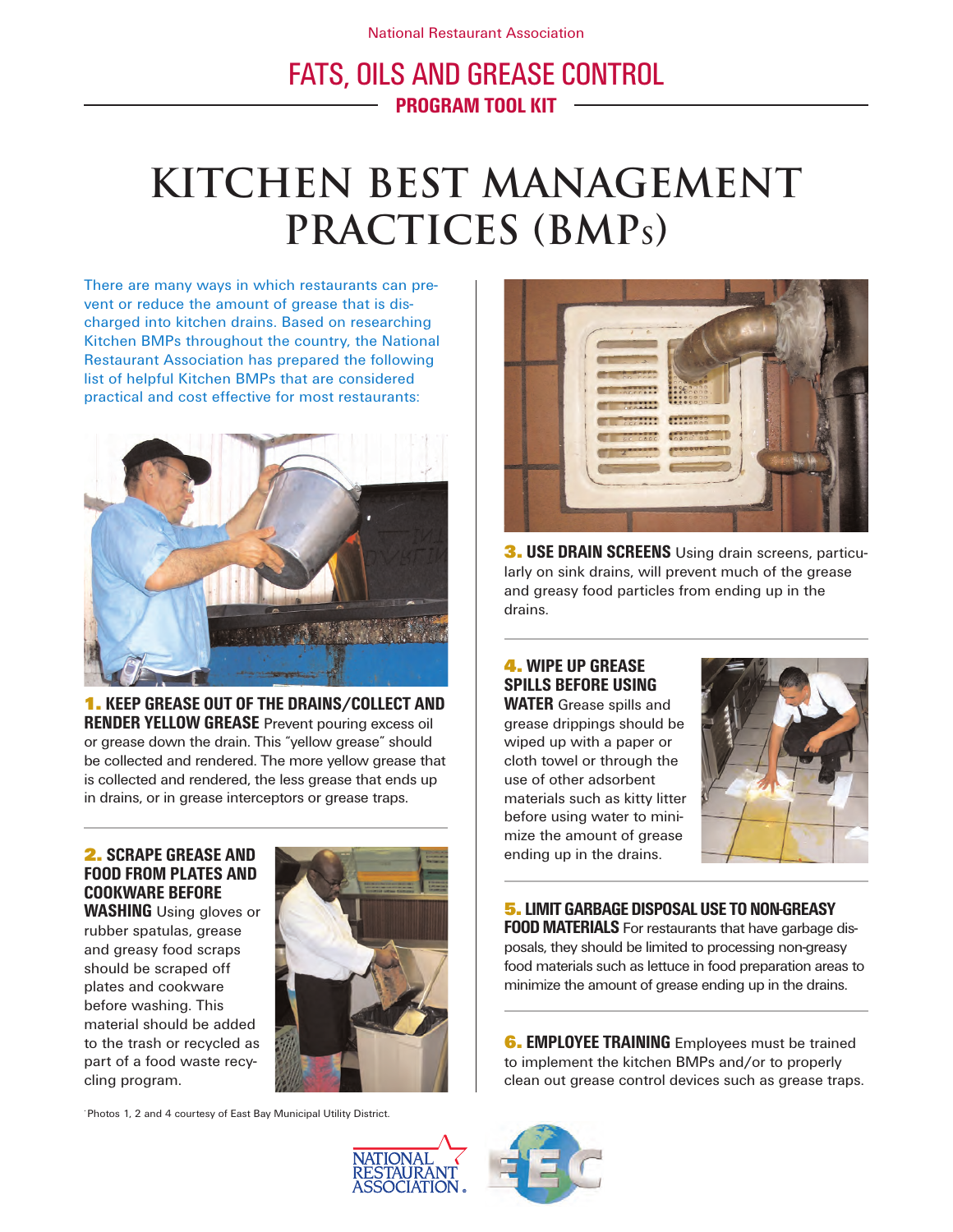# **benefits to the restaurant of improving fog control**

Whether a restaurant is part of a FOG control program or not, improved FOG control provides multiple benefits for restaurants:

| <b>FOG Control Practice</b>                                    | <b>Benefit</b>                                                                                                                                                                            |
|----------------------------------------------------------------|-------------------------------------------------------------------------------------------------------------------------------------------------------------------------------------------|
| Improved Kitchen BMPs (less grease down<br>the drain)          | • Reduced drain line blockages and cleaning<br>• Reduced cost of drain line cleaning and jetting<br>• Reduced SSOs<br>• Reduced odors<br>• Reduced non-renderable waste grease generation |
| Increased cleaning or maintenance of<br>grease control devices | • Reduced drain line blockages and cleaning<br>• Reduced SSOs<br>• Reduced odors                                                                                                          |
| Overall compliance with the FOG control<br>program             | • Avoidance of non-compliance fees or fines<br>• Benefit the environment and the community                                                                                                |

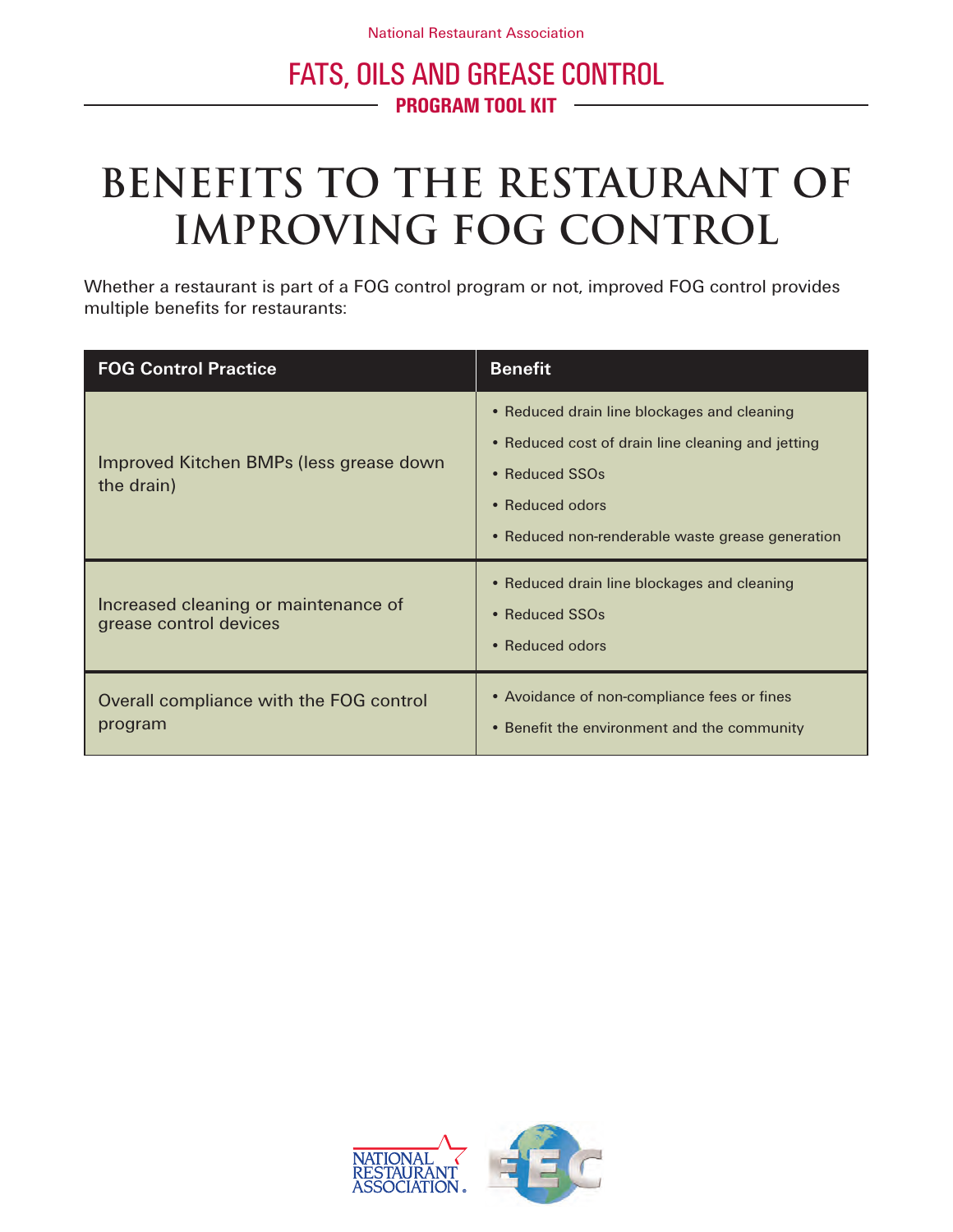# **requirements to install a grease control device**

Most agencies consider the requirement to install grease control devices to be the most important part of their FOG control program. The general thinking is that even if Kitchen BMPs are not fully implemented, the grease control device(s) will capture the grease and protect the sewer. Sewer use ordinances based on national plumbing codes provide the authority for agencies to require certain restaurants to install grease control devices. However, determining which restaurants require grease control devices and which grease control device(s) is the most appropriate for a specific restaurant provides a challenge for every agency.

# **Requirements for New Restaurants**

Most new restaurants are required to install a grease control device to prevent grease from flowing into the agency's sanitary sewer system. This is a logical requirement for new restaurants that are expected to discharge grease due to their menu or kitchen fixtures. Examples include restaurants that prepare significant quantities of steak, pork, chicken, fish, pasta, soup, or fried food using grills, fryers, rotisseries, woks, and tilt kettles. Conversely, many new restaurants should not be required to install a grease control device if they are not expected to discharge much grease due to their menu or kitchen fixtures. For example, the requirement to install a conventional grease interceptor is most likely unnecessary for sandwich shops, coffee shops, juice shops and other non-grease generating restaurants.

Concerning these new non-grease generating restaurants, some sewering agencies believe that they should require the installation of conventional grease interceptors. This requirement may be due to the agency's concern that the next owner or tenant may convert the business into a restaurant that will discharge a significant amount of grease. The National Restaurant Association recognizes this concern and encourages sewering agencies to not require the current restaurant to incur the cost of installing and maintaining a conventional grease interceptor for grease that may or may not be discharged by a future restaurant. One logical solution is to require these new restaurants to plumb the kitchen waste piping separately from the sanitary waste piping and to provide outdoor space for a conventional grease interceptor in case a retrofit is needed in the future. Indoor grease control devices may also be installed in the restaurant, if space is not available outside.

# **Requirements for Existing Restaurants**

Many existing restaurants already have grease control devices installed. If these devices are properly maintained, they should provide sufficient grease control and no other devices should be needed for these restaurants in most cases. Due to new grease control requirements in many areas of the country, existing restaurants without grease control devices are being required to install a grease control device(s). However, many agencies are "grandfathering" (i.e., removing or postponing the requirement) existing restaurants due to the potential significant cost of purchasing the device or retrofitting the facility. Logical reasons why some agencies may not "grandfather" certain existing restaurants and may require grease removal devices are: 1) when a significant remodel occurs; 2) non-adherence to FOG Control Program requirements; or 3) discharging to a portion of the sewer system that has a history of grease blockages.

# **Plumbing and Sizing Requirements**

Grease control device plumbing and sizing requirements vary throughout the United States based on differing plumbing codes and agency preferences. The National Restaurant Association is planning to provide more information in this area through future literature or on our Web site.

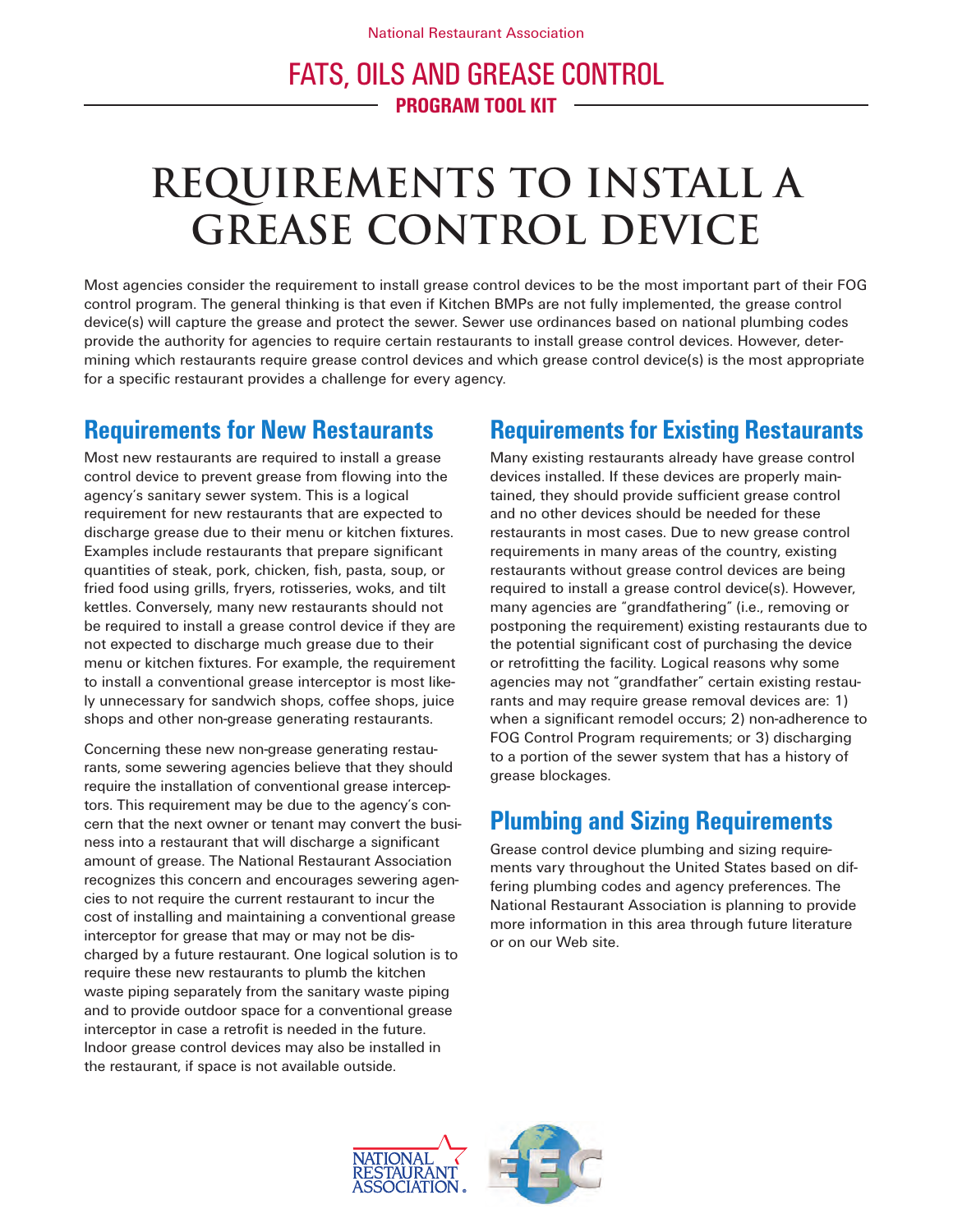# **cleaning and/or maintenance of grease control devices**

### **CONVENTIONAL GREASE INTERCEPTORS**

Conventional grease interceptors operate by gravity separation. Given sufficient space and time, floating grease and settled solids separate from the kitchen wastewater and slowly accumulate in the interceptor (see the figure below).



#### **CONVENTIONAL GREASE INTERCEPTOR** Outdoor, In-ground–Precast Concrete (Typical)

For the interceptor to perform correctly, the floating grease and settled solids must be removed before they accumulate beyond a certain level to avoid clogging the plumbing in the interceptor or significantly reducing the overall space in the interceptor, which affects the ability of the interceptor to separate the waste material from the wastewater. The standard maintenance level for floating grease and settled solids accumulation is "The 25% Rule." According to "The 25% Rule," if the combined accumulation of floating grease and or settled solids exceeds 25% of the capacity of the interceptor, the interceptor must be cleaned (pumped) by a waste hauler. The "25% Rule" or a similar standard has been adopted and is now being enforced by many sewering agencies around the country.

Many agencies require that conventional grease interceptors be cleaned at a mandatory minimum frequency to prevent the over-accumulation of floating grease and settled solids. Minimum quarterly cleaning is perhaps the most common requirement, but some agencies require more frequent cleaning (e.g., monthly cleaning). Although more frequent cleaning may be appropriate for some restaurants with unusually high grease discharge, this is likely overkill for a vast majority of restaurants.

It is important that conventional grease interceptors be pumped out completely when they are cleaned. Otherwise the settled solids will accumulate and eventually clog the internal plumbing in the interceptor. At the very least, the decay of the solids over time will generate hydrogen sulfide gas and unpleasant odors (rotten egg smell). Many agencies require that conventional grease interceptors be fully pumped out every time due to these concerns.

## **GREASE TRAP1**

Grease traps also operate by gravity separation; however, grease traps use a flow control device and baffles to allow the separation of floating FOG and settled solids in a much smaller tank (see the figure below).





Like a conventional grease interceptor, in order for a grease trap to perform correctly, the floating FOG and settled solids must be removed regularly. However, since grease traps are significantly smaller than conventional grease interceptors, the necessary frequency of cleaning is much greater. Minimum weekly cleaning is required by some agencies. Some restaurants may have to clean out their grease trap more often than weekly due to unusually high grease discharge from specific fixtures. It is reasonable for most restaurants to conduct weekly checks or cleaning of the grease trap to ensure proper operation.

Grease trap cleaning is typically conducted by restaurant staff; however, some agencies require that pumping companies conduct the cleaning. This is problematic for most restaurants since the cost of using a pumping company for such a frequent basic cleaning practice may discourage the restaurant from cleaning the grease trap as often as it is needed.

<sup>1</sup> Grease Removal Devices (GRDs) are very similar to grease traps in terms of their size and how they separate the oil and grease from the wastewater. Due to their automatic grease removal design, grease removal devices do not require as much cleaning as grease traps, but they typically require more frequent maintenance.